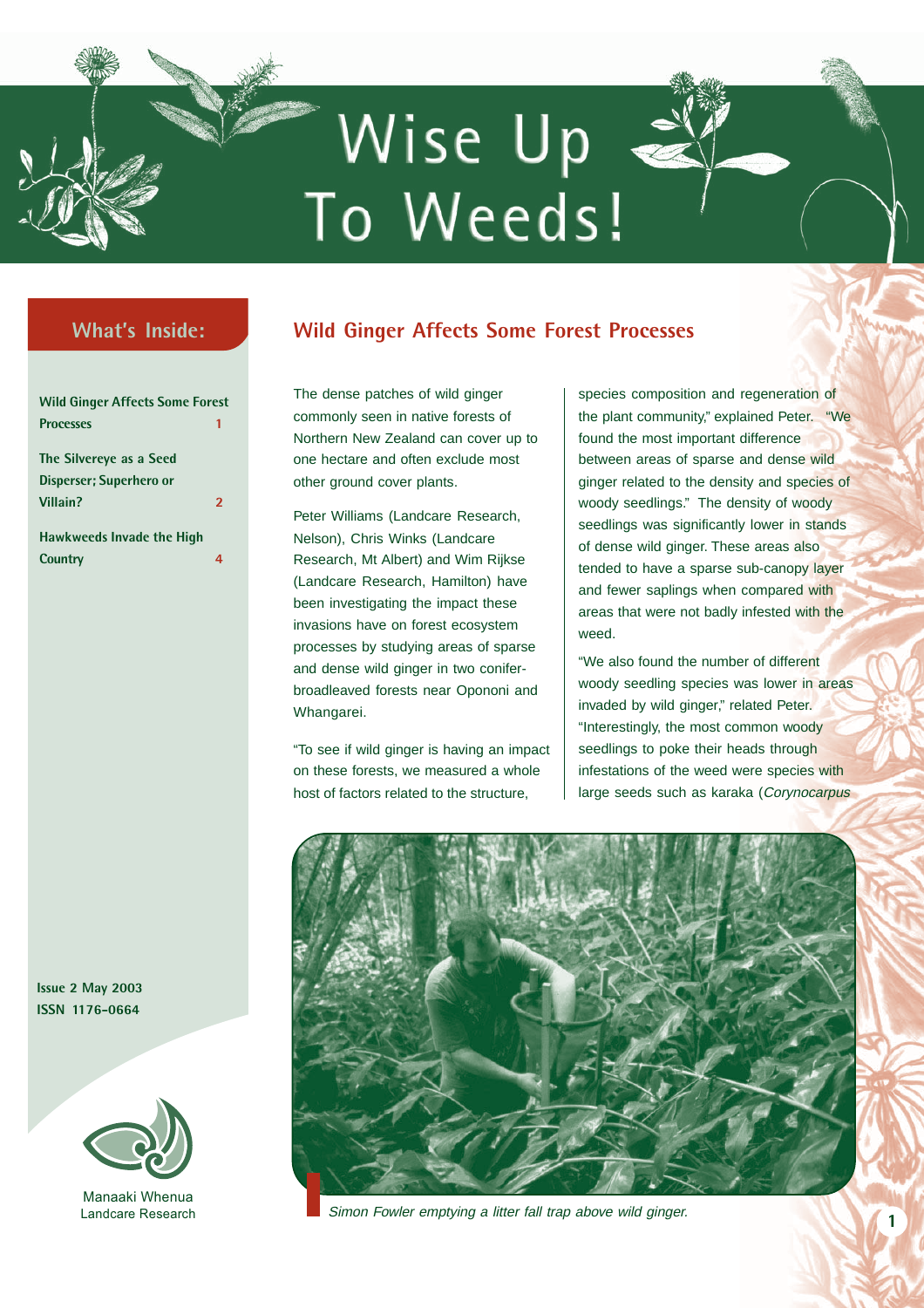

Wild ginger in flower

laevigatus), kohekohe (Dysoxylum spectabile) and nikau (Rhopalostylis sapida)." This was somewhat surprising, since these species were a very small component of the seed rain (the seeds falling onto the forest floor). This was mostly made up of species with small seeds such as *Coprosma* spp. and red mapou/matipo (Myrisine australis). "The ability of seedlings from large-seeded species to establish in dense wild ginger more readily than smaller seeded species probably reflects the trend for large seeds to be associated with shade tolerance," explained Peter. "The changes we have recorded for woody seedlings in areas with dense wild ginger suggest forest successional pathways are likely to be affected so a different forest canopy may result, compared with places where wild ginger is sparse."

"We were also interested to see if large infestations of wild ginger were having an effect on nutrient cycling in the two forests we studied," said Peter. "We measured the characteristics and the chemical composition of the soil and litter fall in areas of dense and sparse

wild ginger, but we were unable to detect any differences that could be attributed to invasion by the weed." So, although dense crowns and rhizomes represent a substantial pool of nutrients on the forest floor, this study did not find any evidence to suggest wild ginger is affecting ecosystem nutrient cycling.

This study was funded by the Foundation for Research, Science and Technology.

For the full story see: Williams, P.A.; Winks, C.; Rijkse, W. in press **Forest processes in the presence of wild ginger (***Hedychium gardnerianum***).** New Zealand Journal of Ecology.

## **The Silvereye as a Seed Disperser; Superhero or Villain?**

Using results from her PhD research, Margaret Stanley, Landcare Research, Mt Albert, has recently been exploring whether silvereyes in

#### **Weed Ecology Workshops**

Earlier this year Landcare Research ran two very successful weed ecology workshops, one in Auckland in February and the other at Lincoln in April. The workshops were a new venture for us and proved popular with nearly 140 people participating overall. Following very positive feedback from those who attended, we will be offering more workshops covering weed ecology research and issues, in the 2003/2004 financial year. For more information or to register your interest in attending, see the **'training opportunities flyer'** with the May issue of **What's New in Biological Control of Weeds?**, or contact Lynley Hayes [hayesl@landcareresearch.co.nz,](mailto:hayesl@landcareresearch.co.nz) (03) 325 6701 ext 3808 or Alison Gianotti [gianottia@landcareresearch.co.nz,](mailto:gianottia@landcareresearch.co.nz) (09) 815 4200 ext 7084.

New Zealand are great dispersers of native seeds (superheros) or dispersers of weed seeds (villains).

The silvereye (Zosterops lateralis), also called waxeye or white-eye, emigrated from Australia in the 1850s. They are not fussy diners, and eat insects and nectar as well as fruit.

"The effectiveness of a seed disperser depends on the quantity and quality of seed dispersed," Margaret explained. "Silvereyes seem to be very effective when it comes to the quantity of seed dispersed." Fruit is an important part of their diet and they are partial to many different species. Silvereyes are capable of swallowing small fruit (<10 mm diameter) whole, ingesting the seeds with the fruit. "Studies have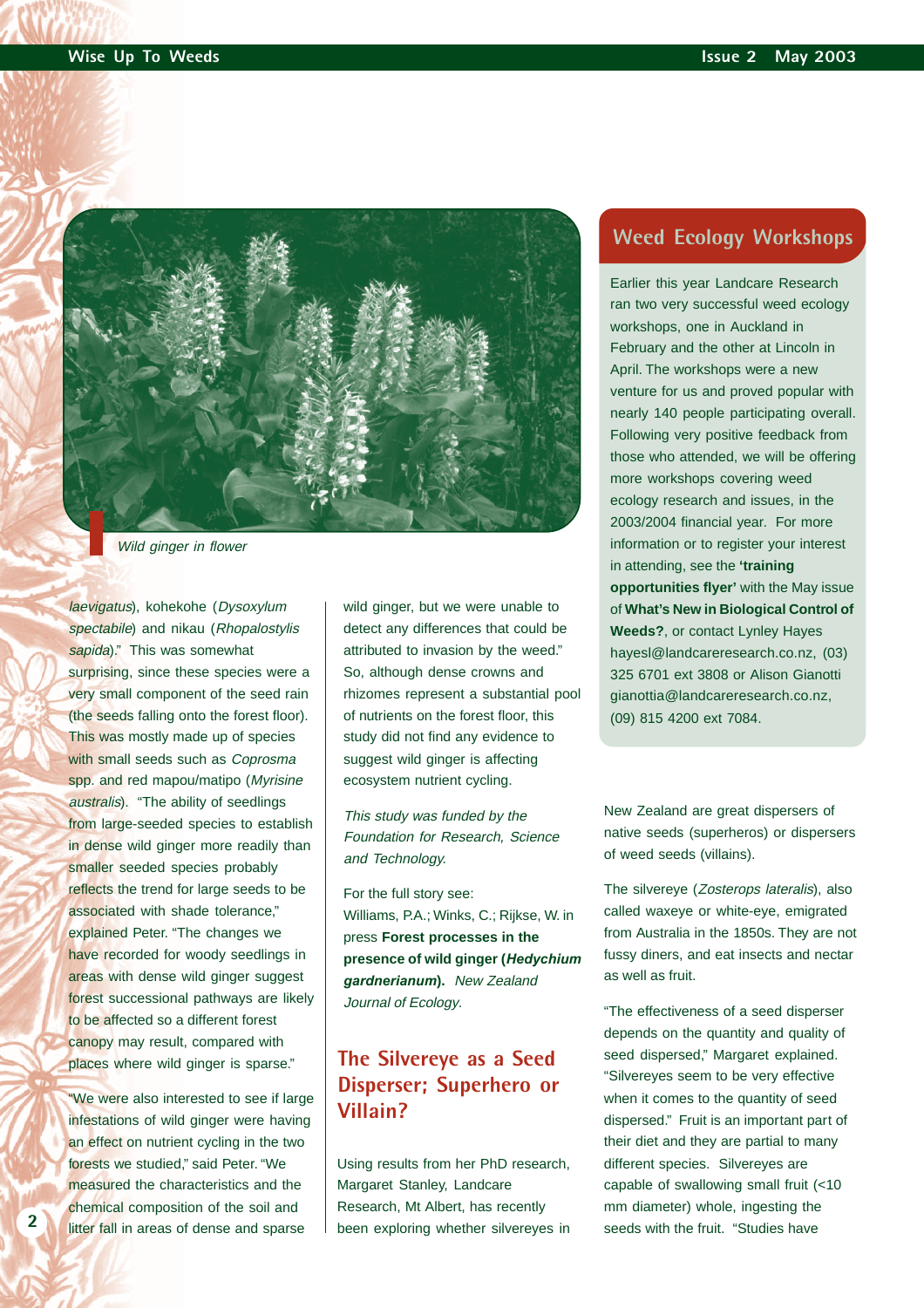shown that silvereyes usually swallow 5–15 small fruit in one sitting, depending on the size of the fruit," reported Margaret. "With larger fruit, silvereyes try to avoid the seeds, although they are not always successful, as we found viable seeds of poroporo (Solanum aviculare) in faecal samples." Silvereyes are abundant and widespread throughout New Zealand, travel in flocks, and regularly visit the same feeding spot. All these factors greatly increase the potential for seed transport.

Silvereyes are also masters where the quality of seed dispersal is concerned. "The results from my PhD research and other studies show that silvereyes defecate viable seed, and in one case passage through the gut actually increased the ability of seed to germinate!" exclaimed Margaret. Silvereyes are also fast movers, and spend much less time in one feeding spot (<1 minute), than it takes for seed to pass through their gut (up to 30 minutes). "This greatly increases the chance that dispersed seed will germinate and survive, since it is likely to be dispersed some distance away from the parent plant."

So, silvereyes are superheros at seed dispersal. Unfortunately, this also paints them as villains when it comes to transporting weedy species. There are records of at least 19 weeds being dispersed by silvereyes (see text in box). Margaret's research found silvereyes passed viable seeds of inkweed (Phytolacca octandra). "I would say silvereyes have the potential to disperse all fleshy fruited weeds with fruit smaller than 10 mm in diameter." Since they also have a habit of accidentally ingesting seeds while pecking at larger fruit, other species

with large fruit and small seeds, such as woolly nightshade (Solanum mauritianum), could also be dispersed. Silvereyes are also adventurous eaters and are not put off by new types of food or levels of toxin. They also regularly travel between landscape types, greatly increasing the chance of weeds spreading into native areas.

"Silvereyes are probably spreading most of our small fleshy fruited weeds

**Weedy fruit eaten by silvereyes**

fleshy fruited plants," concluded Margaret. " They are the Jeckylls and Hydes of the bird world!"

at the same time as dispersing native

Acacia (incl. A. dealbata, A. melanoxylon) African boxthorn (Lycium ferocissimum) Banana passionfruit (Passiflora spp.) Barberry (Berberis glaucocarpa) Blackberry (Rubus fruticosus) Black nightshade (Solanum nigrum) Bridal creeper/smilax (Asparagus asparagoides) Chinese privet (Ligustrum sinense) Christmas berry/peppercorn (Schinus terebinthifolius & S. molle) Elder (Sambucus nigra) Flowering currant (Ribes sanguineum) Hawthorn (Crataegus monogyna) Himalayan honeysuckle (Leycesteria formosa) Holly (Ilex aquilfolium) Inkweed (Phytolacca octandra) Japanese honeysuckle (Lonicera japonica) Lantana (Lantana camara) Strawberry tree (Arbutus unedo) Tree privet (Ligustrum lucidum)